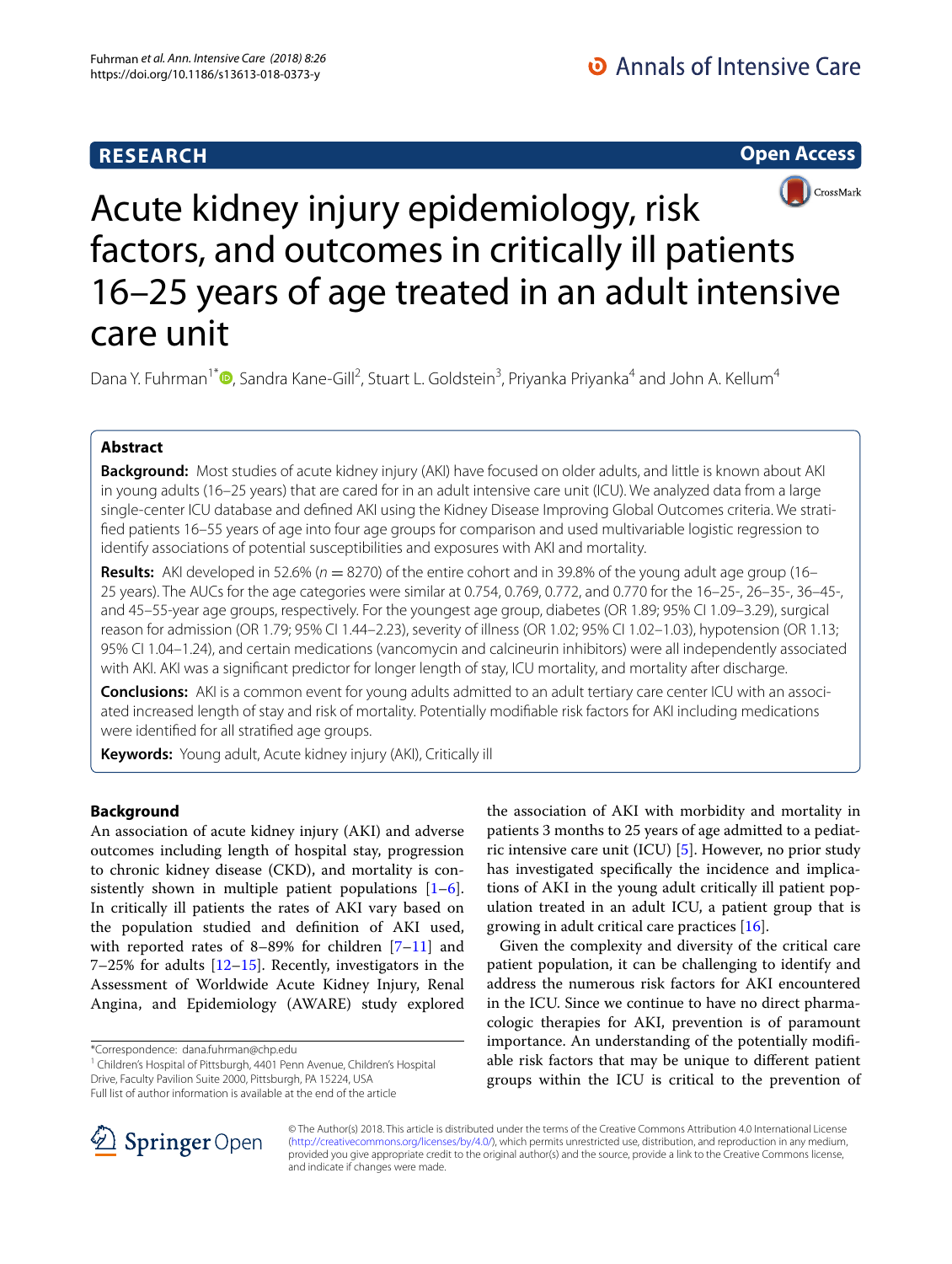AKI. As a result of an increasing number of individuals with childhood chronic illnesses surviving into adulthood [[17\]](#page-10-5), there is a need to understand the potentially unique modifable risk factors for AKI in the 16–25-year-old or young adult ICU population. Little is known about the potential comorbid conditions that may exist in this age group, possibly impacting their AKI incidence and outcomes. As a result of certain comorbid conditions prior to entering the ICU, patients may have a greater exposure to nephrotoxic pharmacologic agents thereby potentially increasing their risk of AKI. Hui-Stickle et al. [[18\]](#page-10-6) demonstrated that nephrotoxic medications were the most common cause of acute renal failure for older children and adolescents, while ischemia was the most common etiology in patients 5 years of age or less. There have been no previous studies to date exploring the susceptibilities, exposures, and outcomes of AKI specifcally in young adult ICU patients cared for outside of a children's hospital. Thus, we sought to determine if the incidence, risks, and associated outcomes for AKI varied by age across a population of 16–55-year-old ICU patients treated in an adult hospital ICU.

## **Methods**

## **Study population**

After obtaining institutional review board approval, data were obtained from the High-Density Intensive Care (HiDenIC) database, which includes clinical variables on all patients admitted to the University of Pittsburgh, a tertiary care academic medical center, from July 2000– September 2008. The HiDenIC database includes data on adult patients admitted to one of eight ICUs (medical, cardiac, transplant, surgical, neurological, and trauma). Exclusion criteria were applied including: (1) history of hemodialysis or renal transplant, (2) baseline creatinine > 3.5 mg/dl, (3) liver transplant during the index hospi $t$ alization,  $(4)$  insufficient information to determine AKI status, and  $(5)$  unknown age (Fig. [1\)](#page-1-0). We defined the young adult population as those individuals 16–25 years of age. The remaining cohort was stratified into 10-year age increments including: 26–35 years, 36–45 years, and 46–55 years.

## **Clinical variables**

The risk factors included the analysis are significant predictors of AKI in previous studies  $[19, 20]$  $[19, 20]$  $[19, 20]$  $[19, 20]$  $[19, 20]$ . The potential risk factors include sex, race, reference creatinine, estimated glomerular fltration rate (eGFR) derived from the reference creatinine [\[21\]](#page-10-9), comorbid conditions defned by ICD-9 codes (cardiac disease, CKD, diabetes, fuid overload, history of hypertension, malignancies), admission type (medical or surgical), and moderate anemia (defined by The World Health Organization  $[22]$  $[22]$  $[22]$ ). Fluid balance was calculated by subtracting total intake from output divided by the admission weight (kg)  $\times$  100 in the frst 24 h of ICU admission [\[23\]](#page-10-11). We defned fuid overload as a fuid balance > 5%. Severity of illness was evaluated with the Acute Physiology and Chronic Healthy

<span id="page-1-0"></span>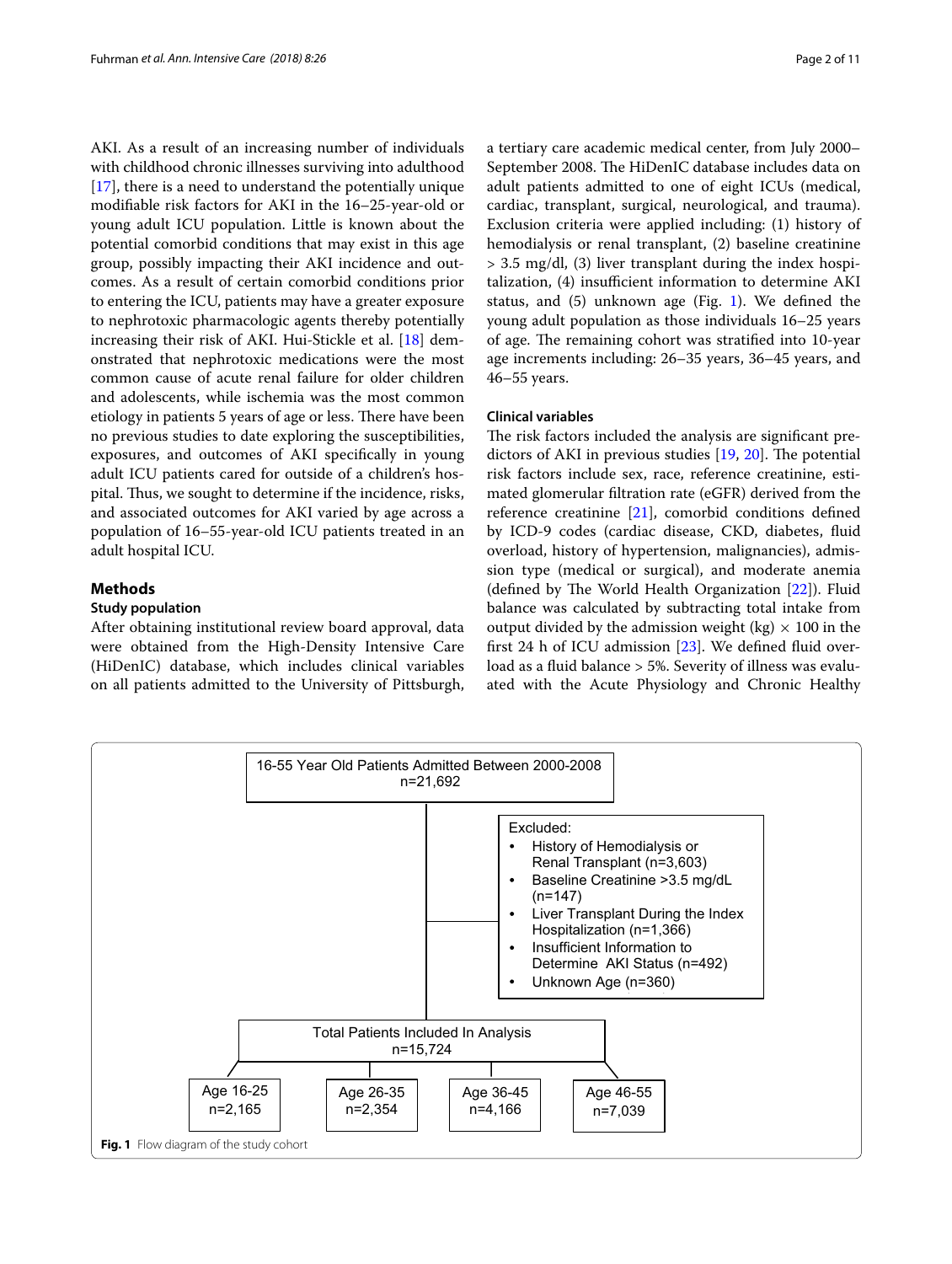Evaluation (APACHE) III score [\[24](#page-10-12)]. In the frst 24 h of ICU admission, the need for vasopressors, mechanical ventilation as well as concern for sepsis (the ordering of blood cultures and antibiotics within 24 h of each other) was also included. Additionally, we evaluated exposure to potentially nephrotoxic medications within the frst 24 h of ICU admission, including angiotensin-converting enzyme inhibitors, angiotensin II receptor blockers, vancomycin, aminoglycosides, antibiotics other than vancomycin or aminoglycosides (including piperacillin/ tazobactam, cephalosporins, quinolones, macrolides, sulfonamides, and carbapenems), calcineurin inhibitors, nonsteroidal anti-infammatory drug (NSAID) medications, acyclovir, mannitol, and phenytoin.

## **Outcomes**

We defned AKI according to the Kidney Disease Improving Global Outcomes (KDIGO) criteria [[4\]](#page-9-3). Any patient meeting the criteria for KDIGO stage 1 or more based on either serum creatinine or urine output during their ICU stay was deemed to have AKI. We defned the reference creatinine as the baseline creatinine when available (lowest value between the most recent hospital creatinine value up to 1 year prior the index hospital admission and the creatinine recorded in the frst 24 h of hospital admission) or the lowest value between the creatinine recorded in the frst 24 h of hospital admission, frst 24 h of ICU admission, and (for patients without a history of CKD) the creatinine derived from the Modifcation of Diet in Renal Disease (MDRD) equation for creatinine using an eGFR of 75 ml/min/1.73 m<sup>2</sup> [\[25](#page-10-13), [26](#page-10-14)]. The reference creatinine was used to determine creatinine changes for defning AKI. We evaluated for each age strata rates of AKI, need for renal replacement therapy (RRT), recovery from RRT, ICU length of stay, hospital length of stay, ICU mortality, hospital mortality, 90-day mortality, and 1-year mortality.

#### **Statistical analysis**

Categorical variables were summarized as number and percentage, and continuous variables were summarized as median with interquartile range. Given the large number of patients in the study, statistical diferences alone are unlikely to be meaningful. Therefore, we set 10% as a clinically meaningful diference between age groups. Age per 5 years was included as a risk factor for each age group to account for diferences within the age groups. To determine the susceptibilities and exposures associated with AKI, multivariable logistic regression was performed whereby: (1) the cohort was stratifed by age group (each of 10 years, starting from age 16–25) and (2) with age group as a main efect and accounting for interactions between age group and all other risk factors. Age-stratifed models were built using the following steps: (1) adding each risk factor to age as a continuous variable and using the Wald statistic to determine their signifcance, (2) the individual size of all variables in step 1 was tested with the Wald statistic as they were added to a multivariable logistic regression model, (3) variables with  $p \geq 0.05$  were taken out of the model and a reduced model was ft, and (4) lastly to compare nested models in steps 2 and 3 the likelihood ratio test was used to determine a fnal model. For the interaction models, in order to fnd a main efects model, age group was used as a main efect and steps 1 through 4 were repeated. With age retained in the models regardless of signifcance level, all possible interactions were added one at a time and their signifcance was determined with the Wald statistic. STATA's "roctab" function was used to assess the area under the receiver operating characteristic curve (AUC) for each age-stratifed model. In addition, the "rocreg" function that uses bootstrap (1000 replications) for inference was also used to assess nonparametric ROC estimation under the presence of covariates. Model selection for ICU mortality, hospital mortality, mortality at 90 days after ICU admission, and mortality 1 year after ICU admission across age groups was done using the stepwise selection methodology described above to identify the best model for mortality prediction. Goodness of ft was assessed using Hosmer–Lemeshow [\[27](#page-10-15)]. Statistical analyses were performed using STATA software (version SE 14.0, StataCorp LP) and SAS 9.4 with statistical significance set at  $p < 0.05$ .

## **Results**

After applying the exclusion criteria, 15,724 patients were included in the analysis. The reference creatinine was determined from a documented baseline creatinine in 5543 patients and estimated in 10,181 patients. AKI occurred in 8270 (52.6%) patients. The characteristics of individuals that developed AKI are shown in Table [1](#page-3-0). In the 16–25-year-old age group, 39.8% of the patients developed AKI. In all age groups stage I AKI occurred with the greatest frequency. Although stage 3 AKI occurred with the lowest frequency in the 16–25-yearold age group, it occurred in 15% of patients. Only a few variables met our criteria of 10% as a clinically meaningful diference between age groups. Cardiac disease, hypertension, multiple comorbidities, vasopressor use and NSAID use were more common in older adults (Table [1\)](#page-3-0). The distributions for the remainder of the variables were similar between groups.

Sepsis and vancomycin use were found to be highly associated with AKI in the overall cohort as well as for each individual age group. Given that sepsis was defned as the ordering of blood cultures and antibiotics within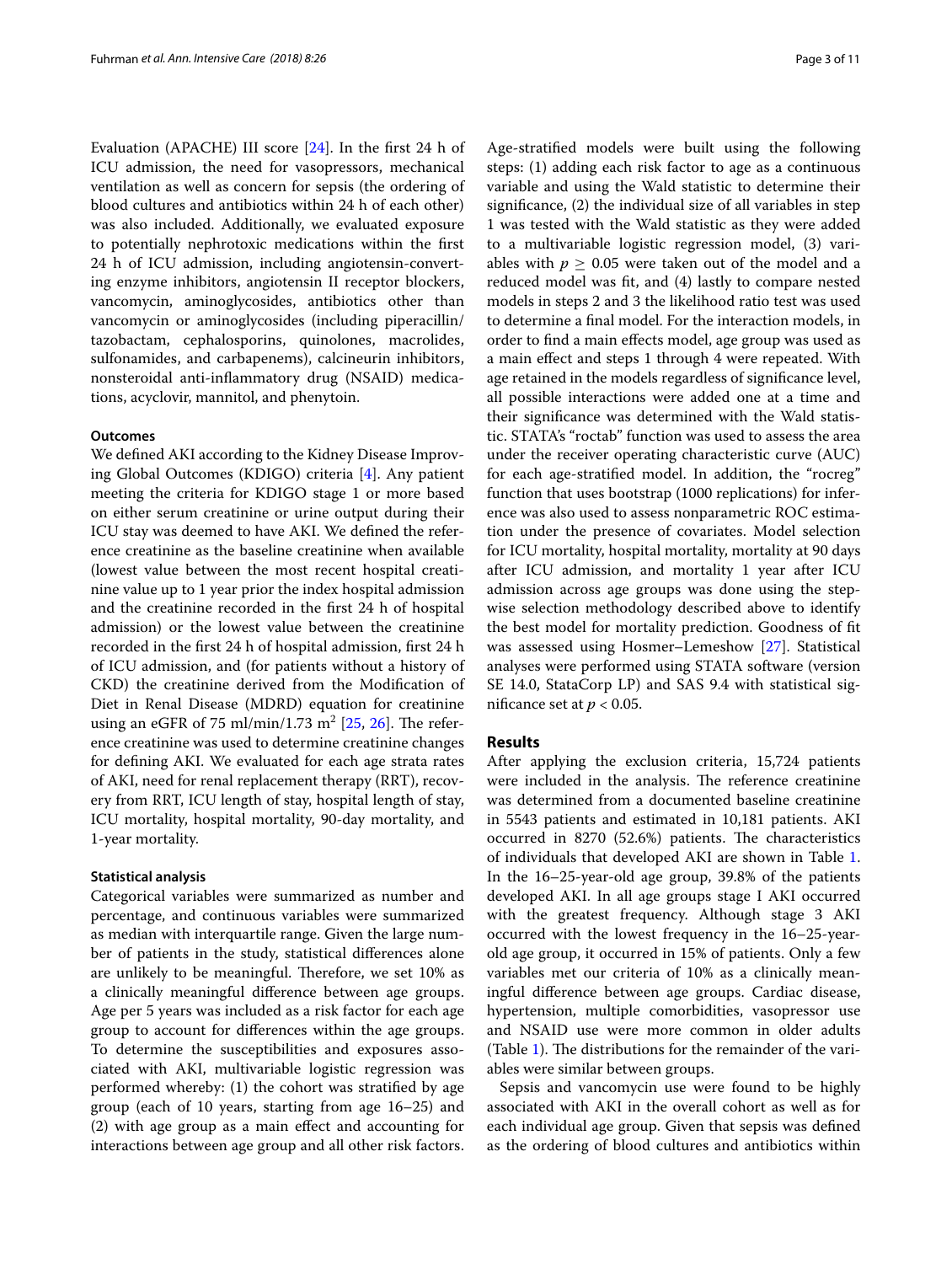## <span id="page-3-0"></span>**Table 1 Patient characteristics by age group (years) with acute kidney injury**

| Characteristic                                     | $16 - 25$        | $26 - 35$          | $36 - 45$         | $46 - 55$         | All               |
|----------------------------------------------------|------------------|--------------------|-------------------|-------------------|-------------------|
|                                                    | $N = 862$        | $N = 1098$         | $N = 2189$        | $N = 4121$        | $N = 8270$        |
| % of age group with AKI                            | 39.8             | 46.6               | 52.5              | 58.5              | 52.6              |
| Age (years), Median (Q1-Q3)                        | $22(19-24)$      | $31(28-33)$        | 41 (39-44)        | $51(48-53)$       | 45 (36-51)        |
| Males $N$ (%)                                      | 573 (66.5)       | 670 (61.2)         | 1304 (60)         | 2500 (61)         | 5047 (61)         |
| Race $N$ (%)                                       |                  |                    |                   |                   |                   |
| White                                              | 597 (69)         | 790 (72)           | 1654 (76)         | 3127 (76)         | 6168 (76)         |
| Black                                              | 132(15)          | 131 (12)           | 226 (10)          | 409 (10)          | 898 (11)          |
| Other                                              | 133 (15)         | 177(16)            | 309 (14)          | 585 (14)          | 1204 (15)         |
| Reference creatinine (mg/dl), median (Q1-Q3)       | $0.9(0.7-1.1)$   | $0.9(0.7-1.1)$     | $0.9(0.7-1.1)$    | $0.9(0.7-1.1)$    | $0.9(0.7-1.1)$    |
| eGFR (ml/min/1.73 m <sup>2</sup> ), median (Q1-Q3) | 121.2 (92.8-133) | 111.4 (81.9-123.1) | 95.7 (79.4-113.9) | 86.2 (76.9-104.8) | 96.5 (78.6-113.2) |
| Fluid balance $> 5\%$                              | 111 (12.9)       | 161 (14.7)         | 285 (13.1)        | 485 (11.8)        | 1042 (12.6)       |
| Cardiac disease N (%)                              | 41(5)            | 95 (9)             | 225 (10)          | 666 (16)          | 1027(12)          |
| Chronic kidney disease N (%)                       | 16(2)            | 26(2)              | 135(6)            | 218(5)            | 395 (5)           |
| Diabetes N (%)                                     | 50(6)            | 102(9)             | 227 (10)          | 741 (18)          | 1120 (14)         |
| History of hypertension N (%)                      | 59(7)            | 135 (12)           | 459 (21)          | 1274 (31)         | 1927 (23)         |
| Malignancy N (%)                                   | 7(0.8)           | 15(1)              | 62(2.8)           | 156(3.8)          | 240(3)            |
| Multiple comorbidities N (%)                       | 142(17)          | 290 (26)           | 803 (37)          | 1889 (46)         | 3124 (38)         |
| Mechanical ventilation N (%)                       | 580 (67)         | 684 (62)           | 1340 (61)         | 2413 (59)         | 5017 (61)         |
| Surgical admission N (%)                           | 504(65)          | 601 (60)           | 1128 (57)         | 2216 (59)         | 4449 (59)         |
| Suspected sepsis N (%)                             | 122(14)          | 198 (18)           | 395 (18)          | 698 (17)          | 1413 (17)         |
| APACHE III score, median (Q1-Q3)                   | 54 (36-72)       | $53(34-73)$        | $52(35 - 74)$     | 57 (38-80)        | $55(37-76)$       |
| Vasopressor use N (%)                              | 149 (17)         | 224 (20)           | 521 (24)          | 1125(27)          | 2019 (24)         |
| Moderate anemia N (%)                              | 227 (26)         | 315 (29)           | 577 (26)          | 1259 (31)         | 2378 (29)         |
| Maximum KDIGO N (%)                                |                  |                    |                   |                   |                   |
| Stage 1                                            | 400 (46)         | 444 (41)           | 738 (34)          | 1241 (30)         | 2823 (34)         |
| Stage 2                                            | 335 (39)         | 433 (39)           | 906(41)           | 1783 (43)         | 3457 (42)         |
| Stage 3                                            | 127(15)          | 221 (20)           | 545 (25)          | 1097 (27)         | 1990 (24)         |
| Medication exposure N (%)                          |                  |                    |                   |                   |                   |
| ACE inhibitor/ARB                                  | 21(2)            | 27(2)              | 93(4)             | 269(7)            | 410(5)            |
| Vancomycin                                         | 124(14)          | 203 (18)           | 373 (17)          | 669 (16)          | 1369 (17)         |
| Aminoglycoside                                     | 31(3.6)          | 44(4)              | 87(4)             | 157(4)            | 319(4)            |
| Other Antibiotics                                  | 62(7)            | 82(7)              | 137(6)            | 258 (6)           | 539 (6)           |
| Calcineurin inhibitor                              | 58(7)            | 94(9)              | 153(7)            | 264(6)            | 569(7)            |
| <b>NSAID</b>                                       | 40(5)            | 90(8)              | 269 (12)          | 716 (17)          | 1115(14)          |
| Acyclovir                                          | 18(2)            | 29(2.6)            | 462(2.1)          | 67(1.6)           | 160(2)            |
| Mannitol                                           | 28(3)            | 26(2)              | 32(1.5)           | 30(0.7)           | 116(1)            |
| Phenytoin                                          | 32(3.7)          | 24(2)              | 47(2)             | 82(2)             | 185(2)            |

*AKI* acute kidney injury, *eGFR* estimated glomerular fltration rate, *APACHE* Acute Physiology and Chronic Healthy Evaluation, *KDIGO* Kidney Disease Improving Global Outcomes, *ACE* angiotensin-converting enzyme, *ARB* angiotensin II receptor blocker, *NSAID* nonsteroidal anti-infammatory drug

24 h of each other and vancomycin was the most common antibiotic prescribed, not surprisingly sepsis was highly colinear with vancomycin. Therefore, sepsis was not included in the fnal individual logistic regression models built for each age group (Table [2](#page-4-0)). The area under the curve (AUC) for each of the four age groups was similar indicating a comparable ability to predict AKI across the diferent age strata at 0.754, 0.769, 0.772, and 0.770 for the 16–25-, 26–35-, 36–45-, and 46–55-year-old age groups, respectively. In order to gain more precise estimates, the AUC was re-ftted using bootstrapping and similar AUC values were also determined across the four age strata. Diabetes, APACHE III score, and vancomycin were signifcantly positively associated with AKI across all age groups. Specifcally, for the young adults (ages 16–25), age, race, diabetes, surgical admission, APACHE III score, hypotensive index, vancomycin, calcineurin inhibitor, NSAID, and other nephrotoxic medication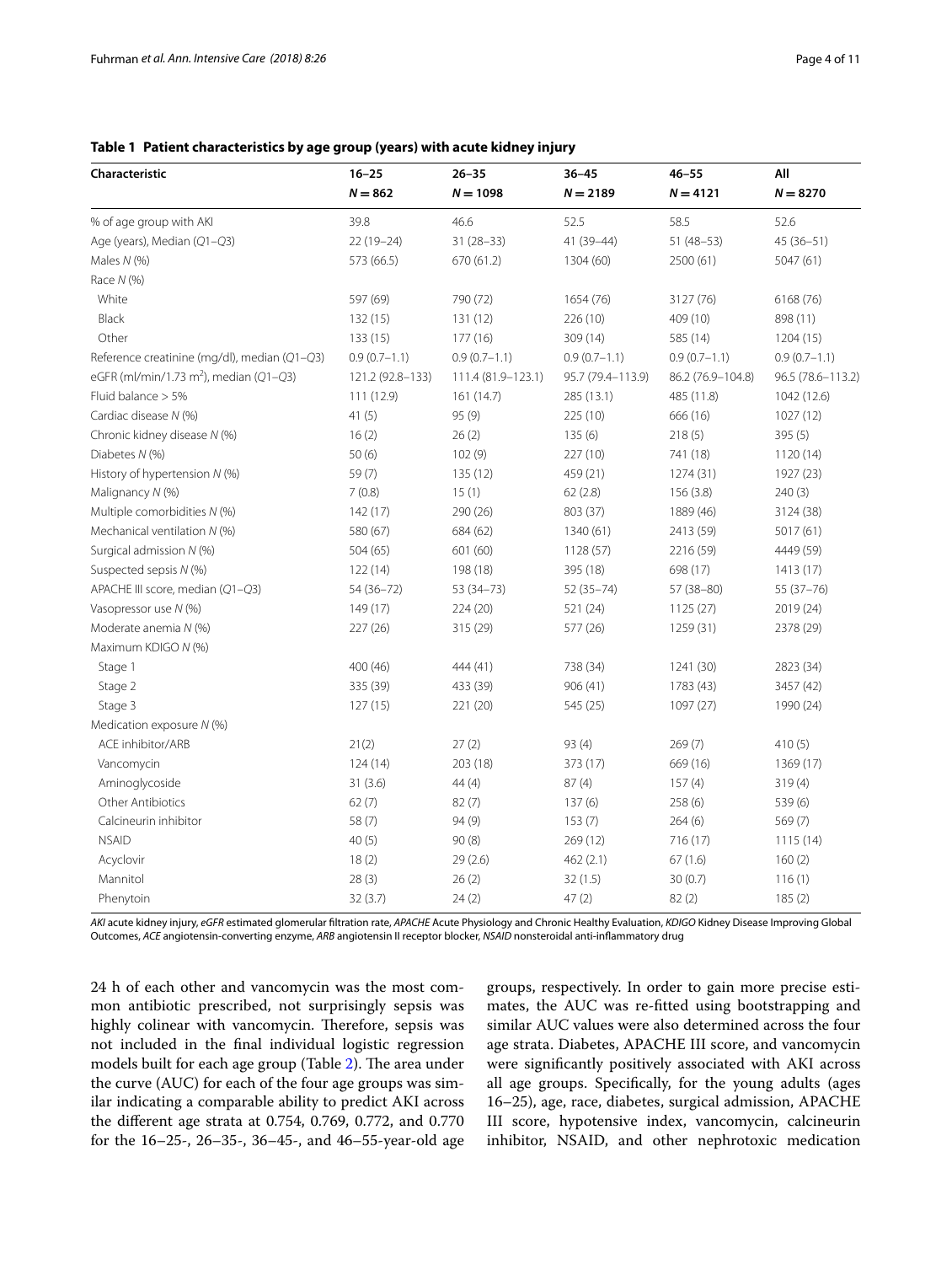| Characteristic                | $16 - 25$<br>OR (95% CI p value) | $26 - 35$<br>OR (95% CI p value) | $36 - 45$<br>OR (95% CI p value) | $46 - 55$<br>OR (95% CI p value) |
|-------------------------------|----------------------------------|----------------------------------|----------------------------------|----------------------------------|
| Age per 5 years               | $1.39(1.14 - 1.69) < 0.01$       | $1.21(1.02 - 1.43, 0.02)$        |                                  |                                  |
| <b>Black</b>                  | 1.41 (1.04-1.91, 0.02)           |                                  |                                  |                                  |
| Other race                    |                                  |                                  |                                  |                                  |
| <b>Diabetes</b>               | 1.89 (1.09-3.29, 0.02)           | $1.86(1.20 - 2.89) < 0.01$       | $1.52(1.14 - 2.02, 0.01)$        | $1.55(1.28 - 1.85, 0.01)$        |
| Fluid balance $> 5\%$         |                                  |                                  |                                  |                                  |
| Malignancy                    |                                  |                                  |                                  |                                  |
| Hypertension                  |                                  |                                  |                                  |                                  |
| Cardiac disease               |                                  | $3.75$ (2.23-6.29, < 0.01)       | $2.00(1.47 - 2.72, < 0.01)$      | $1.36(1.12 - 1.64, 0.01)$        |
| Chronic kidney disease        |                                  |                                  |                                  |                                  |
| Surgical admission            | $1.79(1.44 - 2.23, < 0.01)$      | $1.39(1.14 - 1.71, < 0.01)$      | $1.23(1.05 - 1.72, < 0.01)$      |                                  |
| Vasopressor use               |                                  | 1.48 (1.04-2.12, 0.03)           | $1.34(1.05 - 1.65, 0.01)$        | $1.41(1.19-1.69, < 0.01)$        |
| Mechanical ventilation        |                                  | $1.39(1.09 - 2.12, < 0.01)$      | $1.38(1.16 - 1.31, < 0.01)$      | $1.53(1.33 - 1.73, < 0.01)$      |
| Moderate anemia               |                                  |                                  |                                  |                                  |
| <b>APACHE III score</b>       | $1.02(1.02 - 1.03, < 0.01)$      | $1.02(1.02 - 1.26, < 0.01)$      | $1.03(1.02 - 1.04) < 0.01$       | $1.03(1.03 - 1.03, < 0.01)$      |
| eGFR                          |                                  |                                  | $0.98(0.98 - 0.99) < 0.01$       | $0.98(0.98 - 0.99) < 0.01$       |
| Hypotensive Index             | $1.13(1.04 - 1.24) < 0.01$       |                                  |                                  | $1.04(1.01 - 1.07, 0.01)$        |
| ACE inhibitor/ARB             |                                  |                                  |                                  |                                  |
| Vancomycin                    | $1.46(1.00 - 2.13, 0.04)$        | $1.56(1.13 - 1.39) < 0.01$       | 1.39 (1.08-1.77, 0.01)           | $1.45(1.18 - 1.77, < 0.01)$      |
| Other antibiotics             |                                  |                                  |                                  |                                  |
| Calcineurin inhibitor         | $2.72(1.45 - 5.12, < 0.01)$      |                                  | $2.45(1.59 - 3.75, < 0.01)$      |                                  |
| <b>NSAID</b>                  | $0.51(0.32 - 0.82, < 0.01)$      | $0.68(0.49 - 0.80, 0.02)$        | $0.78(0.63 - 0.96, 0.01)$        | $0.92(0.80 - 1.07, 0.03)$        |
| Other nephrotoxic medications | $1.60(1.03 - 2.49, 0.03)$        |                                  |                                  |                                  |
| AUC (Q1-Q3)                   | $0.754(0.732 - 0.776)$           | $0.769(0.749 - 0.789)$           | $0.772$ (0.757-0.787)            | $0.770(0.758 - 0.781)$           |

<span id="page-4-0"></span>**Table 2 Multivariable logistic regression of risk factors for individuals with acute kidney injury compared to those without acute kidney injury by age categories (years)**

*OR* odds ratio, *CI* confdence interval, *APACHE* Acute Physiology and Chronic Healthy Evaluation*, eGFR* estimated glomerular fltration rate, *ACE* angiotensin-converting enzyme, *ARB* angiotensin II receptor blocker, *NSAID* nonsteroidal anti-infammatory drug, *ROC* receiver operator curve

use were all signifcantly associated with AKI (Table [2](#page-4-0)). Included in the category of other nephrotoxic medications were acyclovir, mannitol, and phenytoin. However, when each of these drugs was included individually in the model, there was no signifcant association with AKI.

Statistically signifcant interactions between age groups and the potential risk factors were determined (Table [3](#page-5-0)). Despite a similar ability to predict AKI across the four age strata, certain risk factors were signifcantly diferent with respect to age group. The risk factors that had signifcant interactions with age were cardiac disease, surgical admission, eGFR, calcineurin inhibitor, NSAID, and other nephrotoxic medication use.

Table [4](#page-5-1) shows outcomes of the patients with AKI in each of the four age strata. In the young adult patients, even though only a small number of patients received RRT ( $n = 46$ ), 47.8% of patients that received RRT while hospitalized had no recovery from RRT at 90 days. In the 640 patients in the overall patient cohort that received RRT, 59.4% had no recovery from RRT at 90 days. The ICU and hospital length of stay were similar between age groups. Hospital, ICU, 90-day, and 1-year mortality were

greater in the older adult groups. AKI was a signifcant predictor of hospital mortality, ICU mortality, mortality at 90 days and mortality at 1 year in the young adult patients (Table [5](#page-5-2)). Tables [6](#page-6-0) and [7](#page-7-0) show the signifcant role that AKI contributed toward predicting hospital and 1 year post-discharge mortality in the 16–25-year-old age group. Patients with AKI had an increased risk of 1 year post-discharge mortality in all age groups (Fig. [2](#page-8-0)). Among the variables included in the multivariable logistic regression, it was the APACHE III score, a diagnosis of malignancy, and a diagnosis of AKI during the time of ICU admission only that signifcantly contributed toward predicting mortality 1 year after discharge (Table [7](#page-7-0)).

## **Discussion**

Even in young adult patients, AKI occurred in 39.8%. Similar to the AWARE study, a strength of this investigation is that we defned AKI using both the KDIGO serum creatinine and urine output criteria, given that defning AKI using serum creatinine has been shown to decrease the sensitivity for AKI detection [[5\]](#page-9-2). Our rate of AKI in the young adult patient cohort falls between the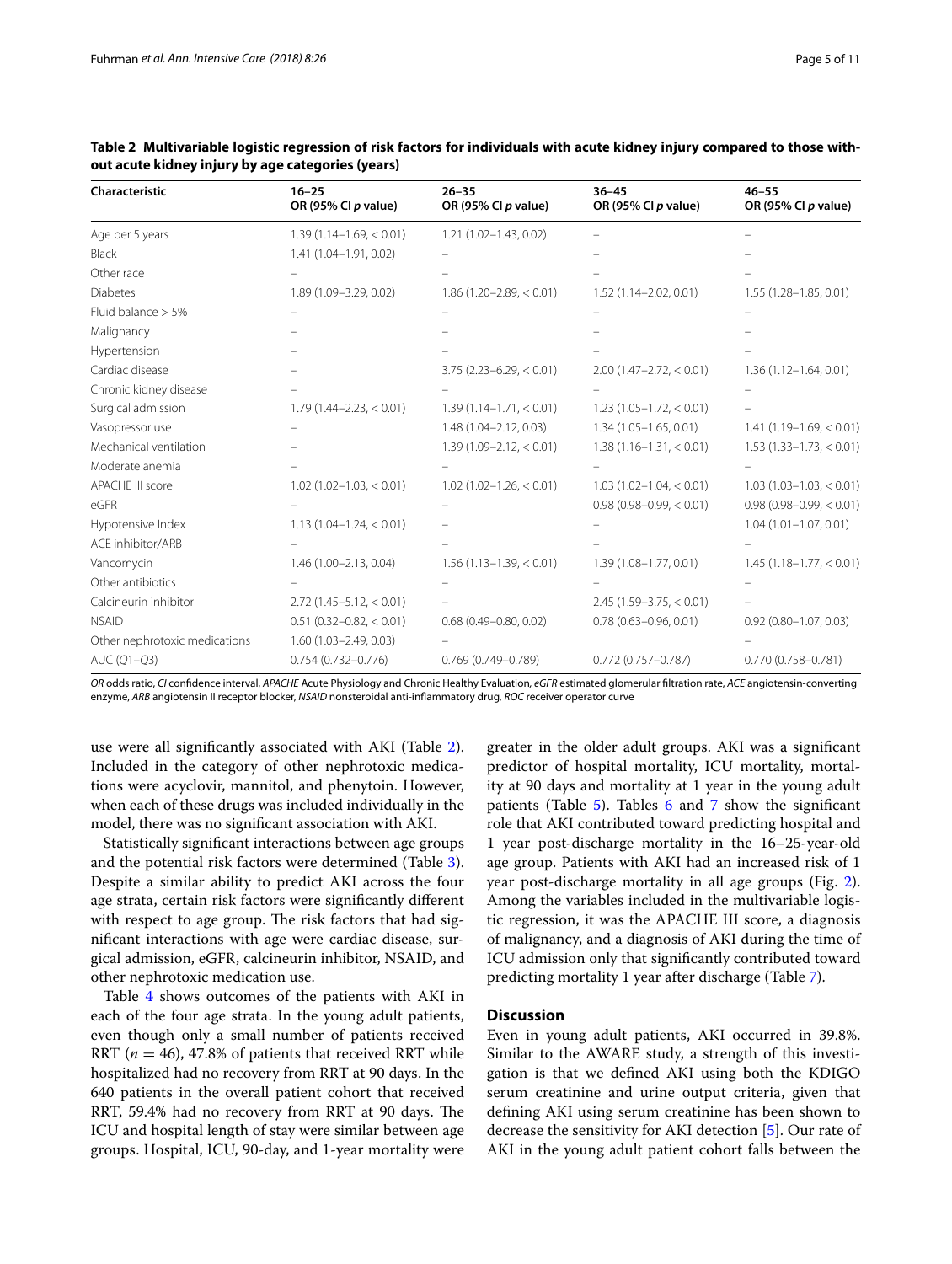<span id="page-5-0"></span>**Table 3 Multivariable logistic regression of interactions between age groups and risk factors associated with AKI**

| Interaction of age group with | $\chi^2$ (df) | p value* |
|-------------------------------|---------------|----------|
| Race                          | 5.19(6)       | 0.52     |
| Diabetes                      | 4.31(3)       | 0.22     |
| Cardiac disease               | 17.55(3)      | < 0.01   |
| Chronic kidney disease        | 4.67(3)       | 0.19     |
| Surgical admission            | 18.42(3)      | < 0.01   |
| Vasopressor use               | 1.73(3)       | 0.62     |
| Mechanical ventilation        | 4.57(3)       | 0.20     |
| Moderate anemia               | 2.02(3)       | 0.56     |
| <b>APACHE III score</b>       | 7.07(3)       | 0.06     |
| $\epsilon$ GFR                | 16.5(3)       | < 0.01   |
| Hypotensive Index             | 2.25(3)       | 0.52     |
| Vancomycin                    | 1.06(3)       | 0.78     |
| Calcineurin inhibitor         | 12.84(3)      | < 0.01   |
| <b>NSAID</b>                  | 3.30(3)       | < 0.01   |
| Other nephrotoxic medications | 8.08(3)       | 0.04     |

*AKI* acute kidney injury, *APACHE* Acute Physiology and Chronic Healthy

Evaluation*, eGFR* estimated glomerular fltration rate, *NSAID* nonsteroidal antiinfammatory drug

**\***Each *p* value comes from a diferent multivariable logistic regression with age group, 15 risk factors and one interaction

rates reported by AWARE (26.9%) and the Acute Kidney Injury-Epidemiologic Prospective Investigation (AKI-EPI) published in 2015 (57.3%) [\[5,](#page-9-2) [28](#page-10-16)].

Importantly, we show AKI to be a signifcant predictor of hospital and ICU mortality as well as mortality after discharge in young adult critically ill patients, treated in an adult ICU. Similarly, including both ICU and non-ICU patients less than 18 years of age, Sutherland et al. show a signifcant association of AKI (defned using the KDIGO criteria) with ICU mortality and hospital length of stay. However, in contrast to our fndings, they describe no signifcant association of AKI with mortality outside of the ICU [[6\]](#page-9-1). Along with diferences in patient age, the inclusion of patients with non-ICU AKI in their study may explain the discrepant results when compared to ours, which show AKI to be a signifcant predictor of hospital and 1 year post-discharge mortality in the 16–25-year-old age group.

Given the poor outcomes associated with AKI in this study as well as prior studies, it is imperative that those caring for critically ill patients identify and address the risk factors that are unique to specifc patient groups. The results of this analysis suggest that there are potentially modifable risk factors for AKI in critically ill young adults. The use of medications such as vancomycin and calcineurin inhibitors was found to be signifcantly associated with AKI in patients 16–25 years of age. When grouped together, mannitol, acyclovir, and phenytoin were uniquely associated with AKI in the 16–25-year-old cohort. Due to the low rate of use of these medications in our overall patient cohort, we cannot make any determination about AKI risk of each medication individually.

<span id="page-5-1"></span>

| Table 4 Outcomes of patients with acute kidney injury for each of the four age categories (years) |  |  |
|---------------------------------------------------------------------------------------------------|--|--|
|                                                                                                   |  |  |

| Outcome                                   | Age 16-25  | Age 26-35  | Age 36-45   | Age 46-55   | All         |
|-------------------------------------------|------------|------------|-------------|-------------|-------------|
| Need for RRT $N$ (%)                      | 46(5.3)    | 77(7)      | 172(7.9)    | 345(8.4)    | 640 (7.7)   |
| No recovery from RRT at 90 Days N (%)     | 22 (47.8)  | 37(48.1)   | 92(53.5)    | 229 (66.4)  | 380 (59.4)  |
| ICU length of stay (days), mean (SD)      | 9.6(10.7)  | 10.3(15.1) | 8.7(11.6)   | 8.8(12.9)   | 9(12.7)     |
| Hospital length of stay (days), mean (SD) | 20.1(22.2) | 21.7(25.4) | 19.5 (24.1) | 19.5 (24.2) | 19.9 (24.1) |
| ICU mortality $N$ (%)                     | 51(5.9)    | 80(7.3)    | 245 (11.2)  | 486 (11.8)  | 862 (10.4)  |
| Hospital mortality $N$ (%)                | 64(7.4)    | 107(9.7)   | 319 (14.6)  | 674 (16.4)  | 1164 (14.1) |
| 90-Day mortality N (%)                    | 67(7.8)    | 123 (11.2) | 390 (17.8)  | 860 (20.9)  | 1440 (17.4) |
| 1-Year mortality N (%)                    | 90(10.4)   | 180 (16.4) | 498 (22.8)  | 1145 (27.8) | 1913 (23.1) |

*RRT* renal replacement therapy, *ICU* intensive care unit, *SD* standard deviation

<span id="page-5-2"></span>**Table 5 Multivariable logistic regression of outcomes related to acute kidney injury by age categories (years)**

| Outcome              | Age 16-25<br>OR (95% CI p value) | Age 26-35<br>OR (95% CI $p$ value) | Age 36-45<br>OR (95% CI p value) | Age 46-55<br>OR (95% CI $p$ value) | AII OR<br>(95% CI p value) |
|----------------------|----------------------------------|------------------------------------|----------------------------------|------------------------------------|----------------------------|
| Hospital mortality   | $2.48(1.25 - 4.90) < 0.01$       | 8.63 (1.04-71.70, 0.04)            | $21.73(4.02 - 117.44) < 0.01$    | $4.88(2.55-9.34, < 0.01)$          | $2.03(1.69 - 2.43) < 0.01$ |
| ICU mortality        | $2.78(1.30 - 5.94) < 0.01$       | 1.024 (0.58-1.82, 0.934)           | $1.67(1.11 - 2.51, 0.01)$        | $1.48(1.12 - 1.97, 0.07)$          | $3.74(2.09 - 6.68) < 0.01$ |
| Mortality at 90 days | 2.04 (1.09 - 3.82, 0.03)         | 1.313 (0.84-2.06, 0.233)           | $2.31(1.70-3.14) < 0.01$         | $1.63(1.34 - 1.98) < 0.01$         | $1.78(1.53 - 2.07) < 0.01$ |
| Mortality at 1 year  | 2.25 (1.14-4.45, 0.02)           | $2.50(1.50-4.15, < 0.01)$          | $1.98(1.45 - 2.70) < 0.01$       | $1.90(1.54 - 2.36) < 0.01$         | $2.03(1.74 - 2.39) < 0.01$ |

*OR* odds ratio, *CI* confdence interval, *ICU* Intensive Care Unit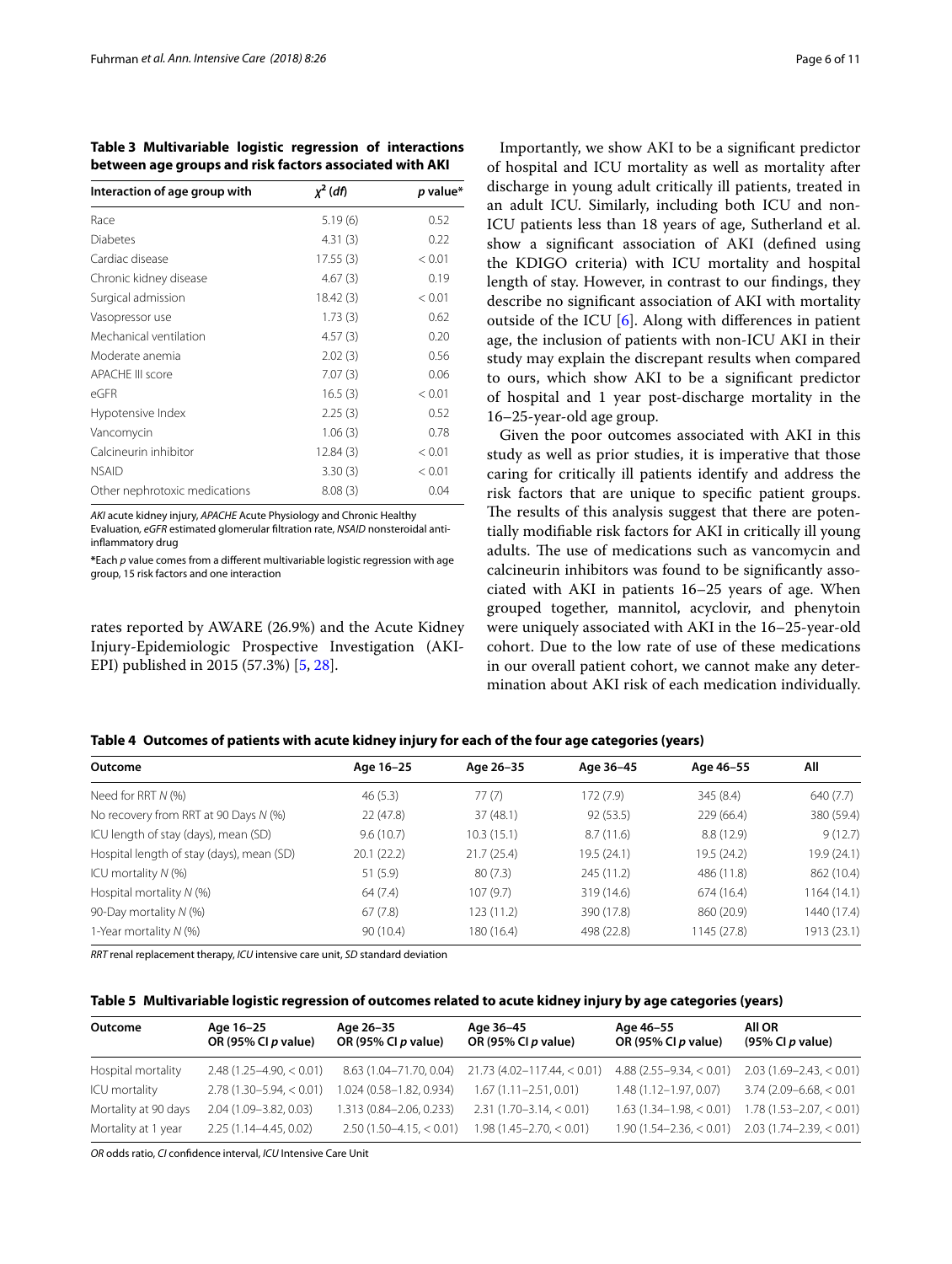|                        |                                                                               | Table 6  Multivariable logistic regression of risk factors for hospital mortality by age categories (years) |                                  |                                  |                                  |
|------------------------|-------------------------------------------------------------------------------|-------------------------------------------------------------------------------------------------------------|----------------------------------|----------------------------------|----------------------------------|
| Outcome                | OR (95% CI p value)<br>Age 16-25                                              | OR (95% CI p value)<br>Age 26-35                                                                            | OR (95% CI p value)<br>Age 36-45 | OR (95% CI p value)<br>Age 46-55 | OR (95% Cl p value)<br>₹         |
| Age per 5 years        | $0.73(0.43 - 1.23, 0.23)$                                                     | 1.26 (0.88-1.80, 0.20)                                                                                      | $1.51(1.19 - 1.93, < 0.01)$      | $1.23(1.04 - 1.44, 0.01)$        | $1.14(1.09 - 1.18, < 0.01)$      |
| AKI                    | $2.48(1.25 - 4.90, < 0.01$                                                    | 1.65 (0.98-2.79, 0.05)                                                                                      | $2.06(1.44 - 2.95, < 0.01)$      | $2.00(1.56 - 2.56, < 0.01)$      | $2.03(1.69 - 2.43, < 0.01)$      |
| APACHE III score       | $1.03(1.01 - 1.03, < 0.01$                                                    | $1.03(1.02 - 1.03, < 0.01)$                                                                                 | $1.03(1.02 - 1.03, < 0.01)$      | $.03(1.02 - 1.03, < 0.01)$       | $1.03(1.03 - 1.04, < 0.01$       |
| Hypotensive Index      | $1.01(1.01 - 1.02, < 0.01$                                                    | $1.00(0.99 - 1.01, 0.12)$                                                                                   | $1.00(1.00 - 1.01 < 0.01)$       | $.00(1.00 - 1.00, < 0.01)$       | $1.01(1.01 - 1.01, < 0.01)$      |
| Vasopressors           | $3.28$ (1.60-6.75, $<$ 0.01                                                   | $3.98(2.46 - 6.43, < 0.01)$                                                                                 | $2.46(1.79 - 3.38, < 0.01)$      | $.97(1.61 - 2.42, < 0.01)$       | $2.30(2.0 - 2.7, < 0.01)$        |
| Surgical Admission     | $0.63$ $(0.35 - 1.15, < 0.01)$                                                | $0.66(0.43 - 1.01, 0.05)$                                                                                   | $0.54(0.41 - 0.71, < 0.01)$      | $0.60(0.49 - 0.72, < 0.01)$      | $0.60$ ( $0.51 - 0.68$ , < 0.01) |
| Moderate anemia        | $1.12(0.60 - 2.11, 0.72)$                                                     | $0.81(0.51 - 1.3, 0.39)$                                                                                    | $0.87(0.64 - 1.19, 0.41)$        | $0.86(0.70 - 1.05, 0.14)$        | $0.87(0.75 - 1.01, 0.07)$        |
| Hypertension           | $0.76$ $(0.21 - 2.69, 0.67)$                                                  | $0.85(0.42 - 1.72, 0.65)$                                                                                   | $0.89(0.61 - 1.30, 0.57)$        | $0.94(0.74 - 1.18, 0.59)$        | $0.89(0.74 - 1.07, 0.20)$        |
| Valignancy             | 5.23 (1.47-18.61, 0.01)                                                       | 2.55 (1.09-5.94, 0.02)                                                                                      | 1.80 (1.10-2.96, 0.01)           | 1.52 (1.12-2.05, 0.00)           | $1.68(1.32 - 2.14, < 0.01)$      |
| Chronic liver disease  | $0.61(0.06 - 6.01, 0.67)$                                                     | $1.37(0.57 - 3.25, 0.47)$                                                                                   | $1.49(0.93 - 2.4, 0.09)$         | 56 (1.17-2.08, 0.00)             | $1.47(1.16 - 1.85, < 0.01)$      |
| Multiple comorbidities | $1.27(0.51 - 3.17, 0.60)$                                                     | $1.58(0.87 - 2.88, 0.13)$                                                                                   | $1.18(0.80 - 1.73, 0.38)$        | $0.82(0.63 - 1.06, 0.13)$        | $1.02(0.84 - 1.24, 0.84)$        |
| <b>AUC (Q1-Q3)</b>     | 0.895 (0.854-0.932)                                                           | 0.8942 (0.868-0.920)                                                                                        | 0.8855 (0.868-0.902)             | 0.853 (0.838-0.867)              | 0.875 (0.865-0.884)              |
|                        | RRT renal replacement therapy, ICU intensive care unit, SD standard deviation |                                                                                                             |                                  |                                  |                                  |

<span id="page-6-0"></span>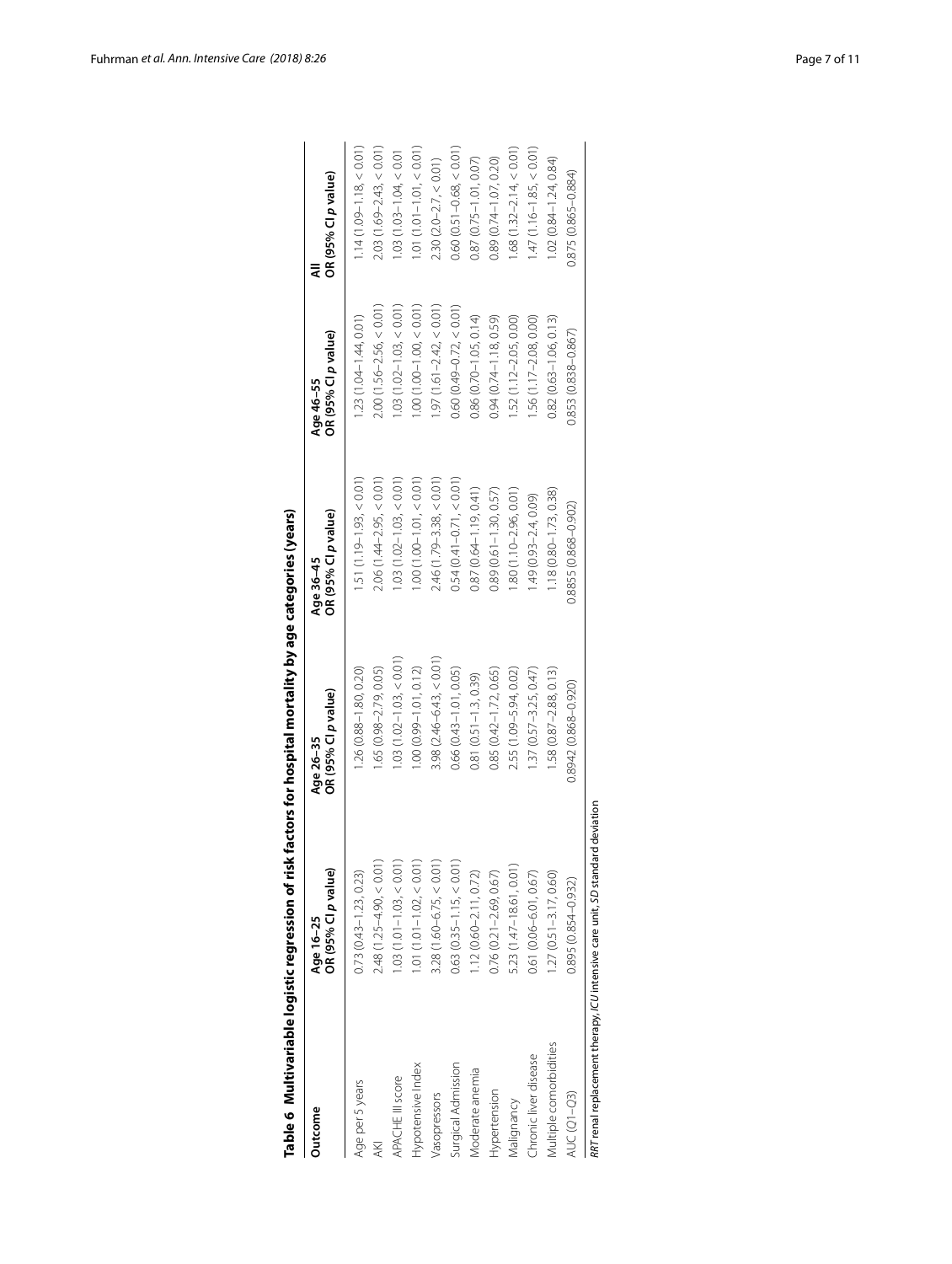|                                      | Table 7 Multivariable logistic regression of risk                                                                                                | factors for 1-year mortality by age categories (years) |                                  |                                  |                             |
|--------------------------------------|--------------------------------------------------------------------------------------------------------------------------------------------------|--------------------------------------------------------|----------------------------------|----------------------------------|-----------------------------|
| Outcome                              | Age 16-25<br>OR (95% Cl p value)                                                                                                                 | OR (95% Cl p value)<br>Age 26-35                       | OR (95% CI p value)<br>Age 36-45 | OR (95% Cl p value)<br>Age 46-55 | OR (95% Cl p value)         |
| Age                                  | $1.04(0.94 - 1.16, 0.47)$                                                                                                                        | $1.03(0.96 - 1.10, 0.34)$                              | $1.04(0.99 - 1.09, 0.06)$        | $1.04(1.01 - 1.07, 0.01)$        | $1.04(1.03 - 1.04, < 0.01)$ |
| AKI                                  | 2.25 (1.14-4.45, 0.02)                                                                                                                           | $2.50(1.50 - 4.15, < 0.01)$                            | $1.98(1.45 - 2.70, < 0.01)$      | $1.90(1.54 - 2.36, < 0.01)$      | $2.03(1.74 - 2.39, < 0.01)$ |
| Race <sup>a</sup>                    | $0.63(0.23 - 1.73, 0.37)$                                                                                                                        | $0.53(0.25 - 1.11, 0.09)$                              | $0.62(0.39 - 0.99, 0.05)$        | 0.745 (0.55-1.02, 0.07)          | $0.67(0.53 - 0.84, < 0.01)$ |
| APACHE III score                     | $1.02(1.01 - 1.03, < 0.01)$                                                                                                                      | $1.02(1.02 - 1.03, < 0.01)$                            | $1.02(1.02 - 1.03, < 0.01)$      | $1.02(1.02 - 1.03, < 0.01)$      | $2.04(1.73 - 2.39, < 0.01)$ |
| <b>MS</b>                            | $0.98(0.94 - 1.01, 0.20)$                                                                                                                        | 1.01 (0.99-1.03, 0.56)                                 | $0.99(0.98 - 1.01, 0.46)$        | 0.99 (0.98-0.99, 0.02)           | 0.99 (0.99-0.99, 0.02)      |
| Hypotensive Index                    | 1.01 (1.00-1.02, 0.06)                                                                                                                           | 1.00 (0.99-1.01, 0.44)                                 | $1.01(1.00 - 1.01, < 0.01)$      | $1.00(1.00 - 1.01, 0.01)$        | $1.00(1.00 - 1.01 < 0.01)$  |
| Vasopressors                         | 1.99 (0.94-4.20, 0.07)                                                                                                                           | $2.41(1.54 - 3.81, < 0.01)$                            | $1.62(1.20 - 2.18, < 0.01)$      | $1.35(1.11 - 1.64, < 0.01)$      | $.54(1.33 - 1.80, < 0.01)$  |
| Surgical admission                   | $0.80(0.44 - 1.46, 0.47)$                                                                                                                        | $0.52(0.36 - 0.77, < 0.01)$                            | $0.53(0.42 - 0.69, < 0.01)$      | $0.52(0.44 - 0.62, < 0.01)$      | $0.54(0.47 - 0.61, < 0.01)$ |
| Hypertension                         | $.17(0.42 - 3.27, 0.77)$                                                                                                                         | $0.80(0.42 - 1.52, 0.50)$                              | $0.85(0.61 - 1.19, 0.35)$        | $0.85(0.69 - 1.05, 0.13)$        | $0.82(0.69 - 0.97, 0.02)$   |
| Malignancy                           | $17.84(4.66 - 68.35, < 0.01)$                                                                                                                    | 2.43 (1.08-5.45, 0.03)                                 | $1.08(0.62 - 1.88, 0.08)$        | $2.04(1.48 - 2.80, < 0.01)$      | $.91(1.49 - 2.46, < 0.01)$  |
| Chronic liver disease                | $2.65(0.77 - 8.92, 0.12)$                                                                                                                        | $0.90(0.43 - 1.88, 0.76)$                              | $1.26(0.83 - 1.92, 0.27)$        | $1.70(1.30-2.20, <0.01)$         | $1.48(1.21 - 1.82, < 0.01)$ |
| History of COPD                      | 13.96 (0.73 - 268.49, 0.08)                                                                                                                      | 1.31 (0.40-4.46, 0.66)                                 | $1.21(0.68 - 2.17, 0.52)$        | 1.41 (1.06-1.89, 0.02)           | $.30(1.01 - 1.68, 0.04)$    |
| Multiple comorbidities               | 2.00 (0.87 - 4.61, 0.10)                                                                                                                         | $3.22(1.88 - 5.54, < 0.01)$                            | $2.07(1.45 - 2.95, < 0.01)$      | 1.06 (0.84-1.36, 0.61)           | $1.53(1.28 - 1.83, < 0.01)$ |
| AUC (Q1-Q3)                          | $0.862(0.816 - 0.907)$                                                                                                                           | 0.848 (0.818-0.878)                                    | 0.816 (0.794-0.837)              | 0.799 (0.783-0.814)              | $0.823(0.812 - 0.834)$      |
|                                      | AKI acute kidney injury, APACHE Acute Physiology and Chronic Healthy Evaluation, 8MI Body Mass Index, COPD chronic obstructive pulmonary disease |                                                        |                                  |                                  |                             |
| <sup>a</sup> Black compared to white |                                                                                                                                                  |                                                        |                                  |                                  |                             |

<span id="page-7-0"></span>

|      | l |
|------|---|
|      |   |
|      |   |
|      |   |
|      |   |
|      |   |
|      |   |
|      |   |
|      |   |
|      |   |
|      |   |
|      |   |
|      |   |
|      |   |
|      |   |
|      |   |
|      |   |
|      |   |
|      |   |
|      |   |
|      |   |
|      |   |
|      |   |
|      |   |
| ֚֚֚֬ |   |
|      |   |
|      |   |
|      | í |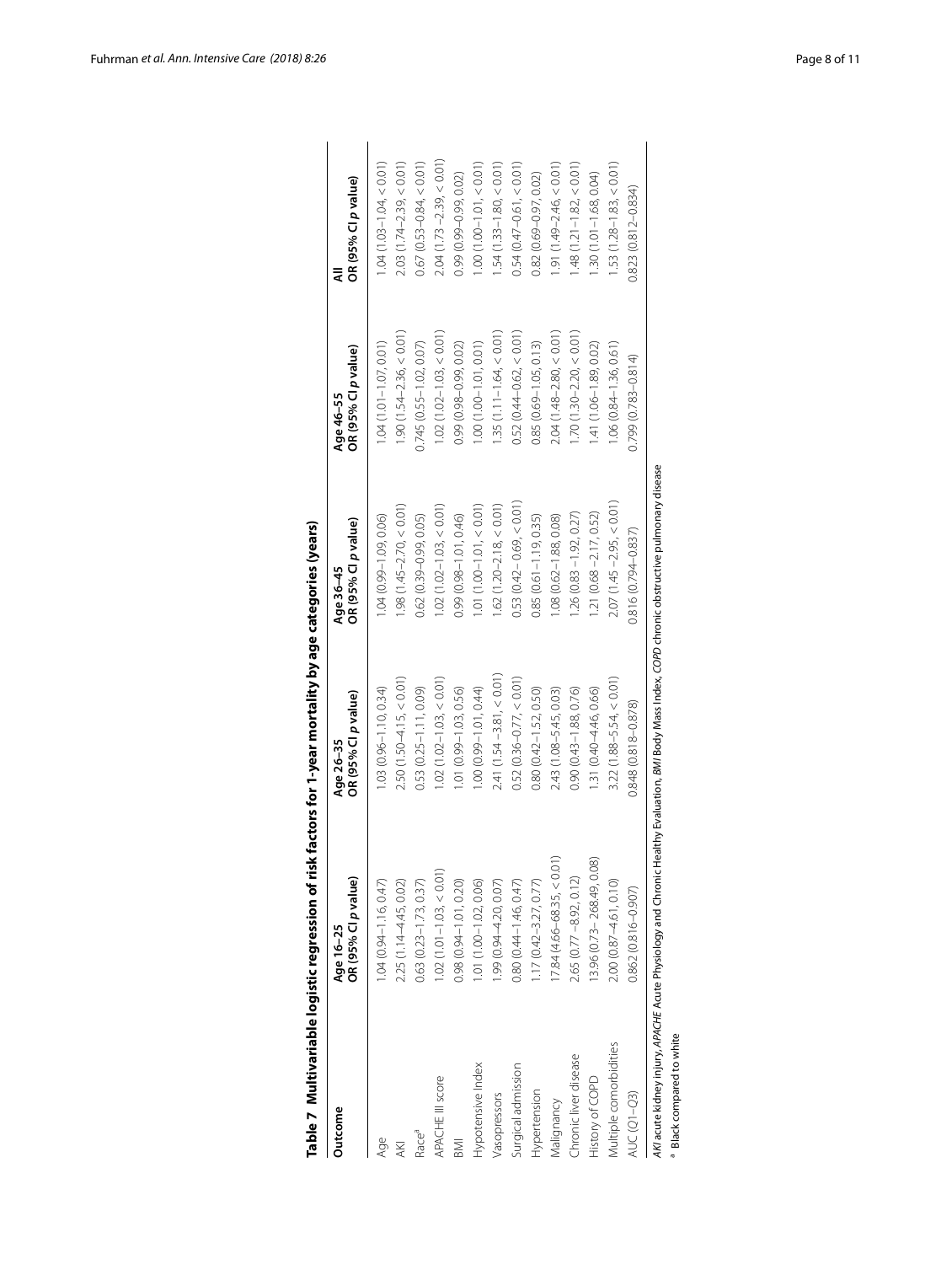

<span id="page-8-0"></span>The significant association of nephrotoxic medications and AKI in the 16–25-year-old age group suggests the need for future studies exploring the efect of diferent drug combinations in young adults on AKI development. At the bedside, frequent evaluations for transitioning medications to less nephrotoxic alternatives along with the use of therapeutic drug monitoring when available should be initiated.

The multivariable logistic regression demonstrates a "protective efect" of NSAID use on AKI risk across all of the age groups. NSAIDs are frequently withheld from patients in the ICU due to the concern of nephrotoxicity [\[29\]](#page-10-17). We speculate that our study results are due to a possible healthy user bias whereby patients without CKD and/or less comorbid conditions may have been more likely to receive NSAIDs during their ICU stay than patients with an elevated creatinine values and more comorbidities. However, given that increased NSAID use was not found to be positively associated with AKI in this critically ill patient cohort, intermittent NSAID use in patients without underlying renal disease who are euvolemic should be considered for analgesia given the low risk of renal side efects, as discussed in previous investigations  $[30, 31]$  $[30, 31]$  $[30, 31]$  $[30, 31]$ . This may be particular important given recent attention to opiate use in the critically ill.

In this study, which did not include patients over 55 years of age, we show a similar ability to predict AKI when comparing the four age strata. Also using the HiDenIC database, but including ICU patients 55 years and older, Kane-Gill et al. [\[20](#page-10-8)] demonstrated that the ability of similar variables used in our study to predict AKI decreases with age. Specifcally, they report that for patients greater than or equal to 75 years of age an AUC for predicting AKI of 0.673  $[20]$  $[20]$ . This is in contrast to the higher AUC values determined in this study for younger adults, which demonstrates the superior ability to predict and, therefore, potentially prevent AKI in patients less than 55 years of age. Notably, the risk factors between those age 16–55 in our study and those > 75 in the previously published study varied with different drugs, history of hypertension, and sepsis in the older adult group [\[20](#page-10-8)].

Our models for mortality were also quite robust with all AUCs of at least 0.80 and some approaching 0.90 (Tables [6](#page-6-0), [7](#page-7-0)). While our intent was not to develop a risk prediction model for mortality with AKI, and our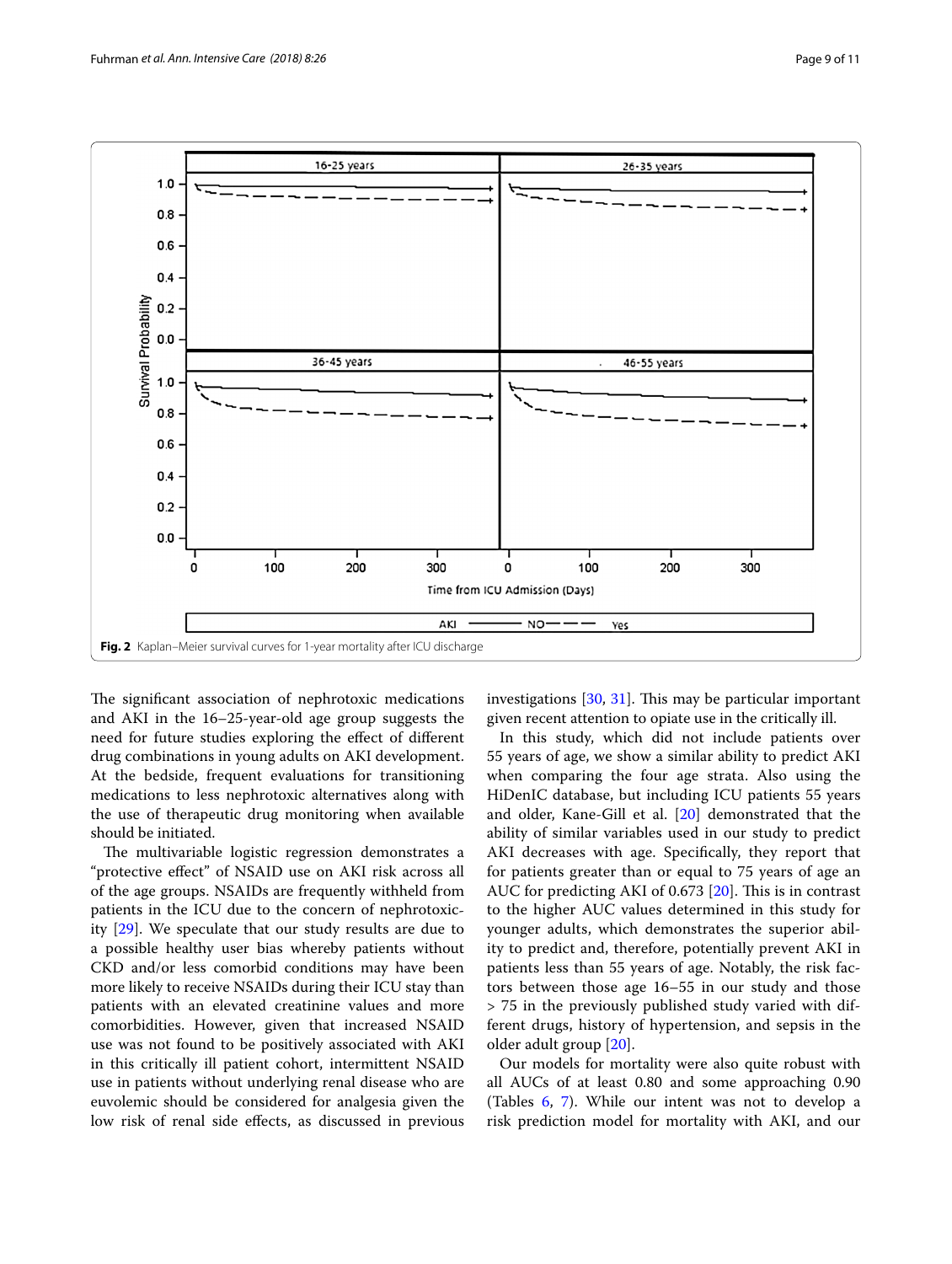models are likely overtrained, these results are far better than most reports in the literature [\[32\]](#page-10-20). Use of younger patients and stratifcation by age group may have led to signifcantly better predicative value. While the AUC values appear to increase with decreasing age, the confdence intervals overlap. Future studies are needed to validate these models in independent populations.

Our study has important limitations. The identified risk factors for AKI may be surrogates of other variables. For example, the association of calcineurin inhibitor use and AKI may refect the association of AKI with transplant status. Notably, surgical as opposed to medical admission was an increasingly powerful risk factor for AKI in younger patients, especially those 16–25 years of age. However, it could not be determined from the database if surgeries were elective versus emergent. APACHE III scores and the MDRD equation for estimating GFR have not been validated in patients less than 18 years of age. Importantly, the MDRD equation was derived from patients with CKD, and its use in patients with critical illness is unclear. All of the young adults in this study were treated in adult intensive care units at a single institution. Given the single-center nature of this study, the comorbidities of a young adult patient group treated at other institutions may be diferent from our cohort of patients. Therefore, the results should be validated at other centers.

## **Conclusions**

Using the KDIGO criteria for both serum creatinine and urine output to defne AKI, 39.8% of patients between the ages of 16–25 met AKI criteria during admission to an adult tertiary care center, indicating that AKI is a common event in this patient group. The diagnosis of AKI during hospital admission independently contributed toward increased hospital mortality, increased ICU mortality and increased mortality 90 days and 1 year after hospital discharge in the young adult patients. Potentially modifable risk factors for AKI were identifed, most notably nephrotoxic medication exposure. Risk factors identifed in this younger population varied from published data in older adults (> 75 years old).

#### **Abbreviations**

AKI: acute kidney injury; CKD: chronic kidney disease; AWARE: Assessment of Worldwide Acute Kidney Injury, Renal Angina, and Epidemiology; ICU: intensive care unit; HiDenIC: High-Density Intensive Care; eGFR: estimated glomerular filtration rate; APACHE: Acute Physiology and Chronic Health Evaluation; NSAID: nonsteroidal anti-infammatory drug; KDIGO: Kidney Disease Improving Global Outcomes.

#### **Authors' contributions**

DYF, JAK, and SLG contributed to study concept and design; DYF, JAK, and PP analyzed the data; DYF, JAK, SLK-G, and SLG interpreted the data; DYF and PP performed statistical analysis; JAK helped in procurement of funding. Each

author contributed important intellectual content during manuscript drafting or revision and accepted accountability for the overall work by ensuring that questions pertaining to the accuracy or integrity of any portion of the work are appropriately investigated and resolved. All authors read and approved the fnal manuscript.

#### **Author details**

<sup>1</sup> Children's Hospital of Pittsburgh, 4401 Penn Avenue, Children's Hospital Drive, Faculty Pavilion Suite 2000, Pittsburgh, PA 15224, USA. <sup>2</sup> School of Pharmacy, University of Pittsburgh, 638 Salk Hall, 3501 Terrace Street, Pittsburgh, PA 15261, USA.<sup>3</sup> Center for Acute Care Nephrology, Cincinnati Children's Hospital Medical Center, 3333 Burnet Avenue, Cincinnati, OH 45229, USA. 4 The Center for Critical Care Nephrology, 3347 Forbes Avenue, Ste 220, Pittsburgh, PA 15213, USA.

#### **Acknowledgements**

None.

#### **Competing interests**

The authors declare that they have no competing interests.

#### **Availability of data and materials**

The authors' access to the data does not permit public sharing. Any requests for data should be made to The University of Pittsburgh Medical Center's Center for Assistance in Research using eRecord (CARe) at CARe@upmc.edu.

#### **Consent for publication**

Not applicable.

#### **Ethics approval and consent to participate**

Not applicable.

#### **Funding**

This work was funded by the University of Pittsburgh Medical Center and the University of Pittsburgh; and additional support was provided by R01DK083961 from the National Institute of Diabetes, and Digestive, and Kidney Diseases (NIDDK) to JAK. The content of this paper is solely the responsibility of the authors and does not necessarily represent the official views of the NIDDK or National Institutes of Health.

#### **Publisher's Note**

Springer Nature remains neutral with regard to jurisdictional claims in published maps and institutional afliations.

Received: 29 July 2017 Accepted: 9 February 2018 Published online: 14 February 2018

#### **References**

- <span id="page-9-0"></span>1. Uchino S, Kellum JA, Bellomo R, et al. Acute renal failure in critically ill patients: a multinational, multicenter study. JAMA. 2005;294(7):813–8.
- 2. Liano F, Pascual J. Epidemiology of acute renal failure: a prospective, multicenter, community-based study. Madrid Acute Renal Failure Study Group. Kidney Int. 1996;50(3):811–8.
- 3. Ali T, Khan I, Simpson W, et al. Incidence and outcomes in acute kidney injury: a comprehensive population-based study. J Am Soc Nephrol. 2007;18(4):1292–8.
- <span id="page-9-3"></span>4. Kidney Disease: Improving Global Outcomes (KDIGO) Work Group. KDIGO clinical practice guildeline for acute kidney injury. Kidney Int Suppl. 2012;2:1–138.
- <span id="page-9-2"></span>Kaddourah A, Basu RK, Bagshaw SM, Goldstein SL, Investigators A. Epidemiology of acute kidney injury in critically ill children and young adults. N Engl J Med. 2017;376(1):11–20.
- <span id="page-9-1"></span>6. Sutherland SM, Byrnes JJ, Kothari M, et al. AKI in hospitalized children: comparing the pRIFLE, AKIN, and KDIGO definitions. Clin J Am Soc Nephrol. 2015;10(4):554–61.